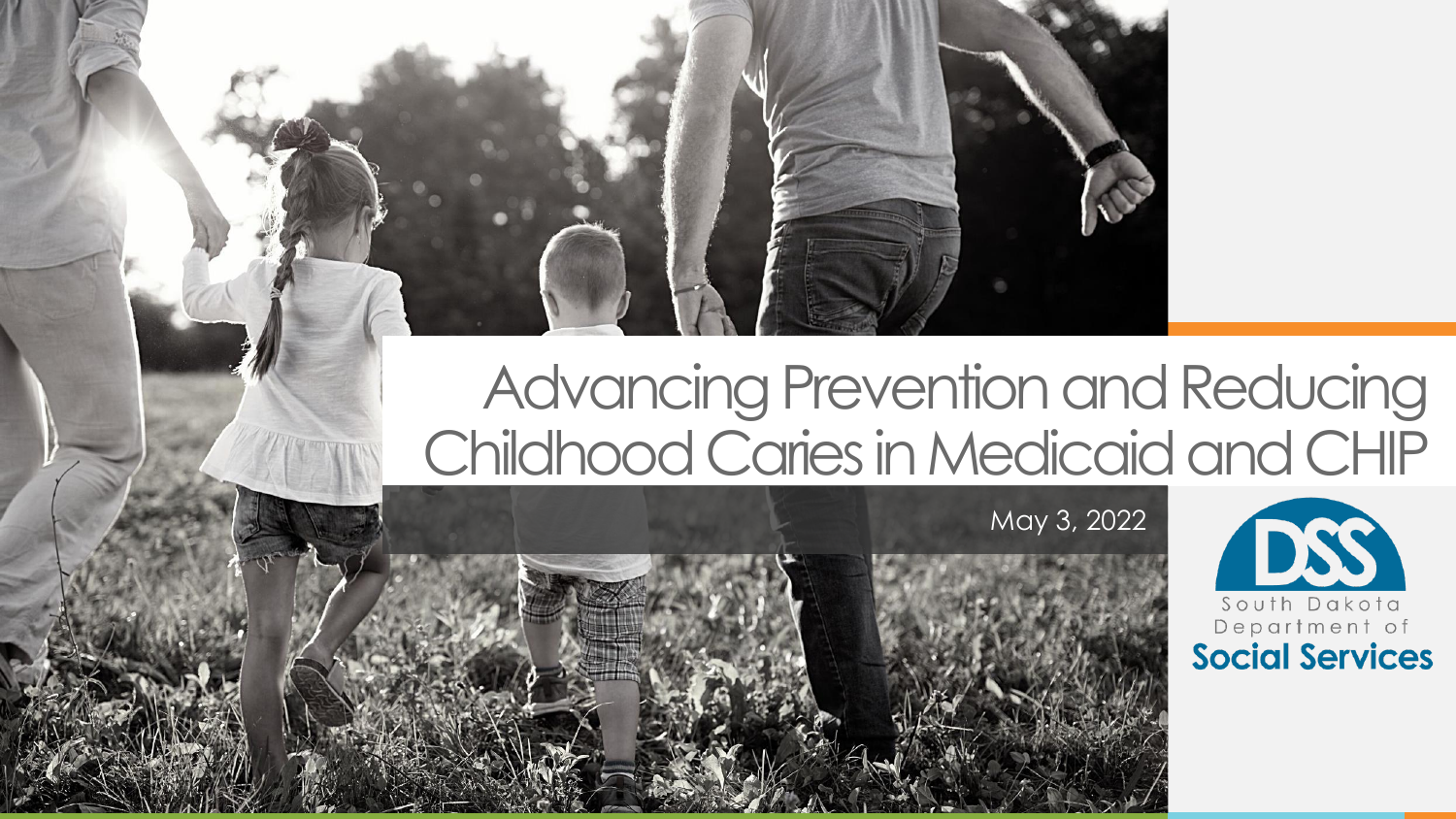## Program Goals

The Centers for Medicare & Medicaid Services (CMS) launched the Advancing Prevention and Reducing Childhood Caries in Medicaid and CHIP Learning Collaborative to support state Medicaid and Children's Health Insurance Program (CHIP) agencies to improve children's oral health. The focus of this group is to:

- Improve the delivery of fluoride varnish by primary or community care providers; and
- Connect beneficiaries with ongoing sources of dental care.

Fluoride varnish applications by primary care providers are recommended by the AAP, ADA, AAFP, and AAPA.

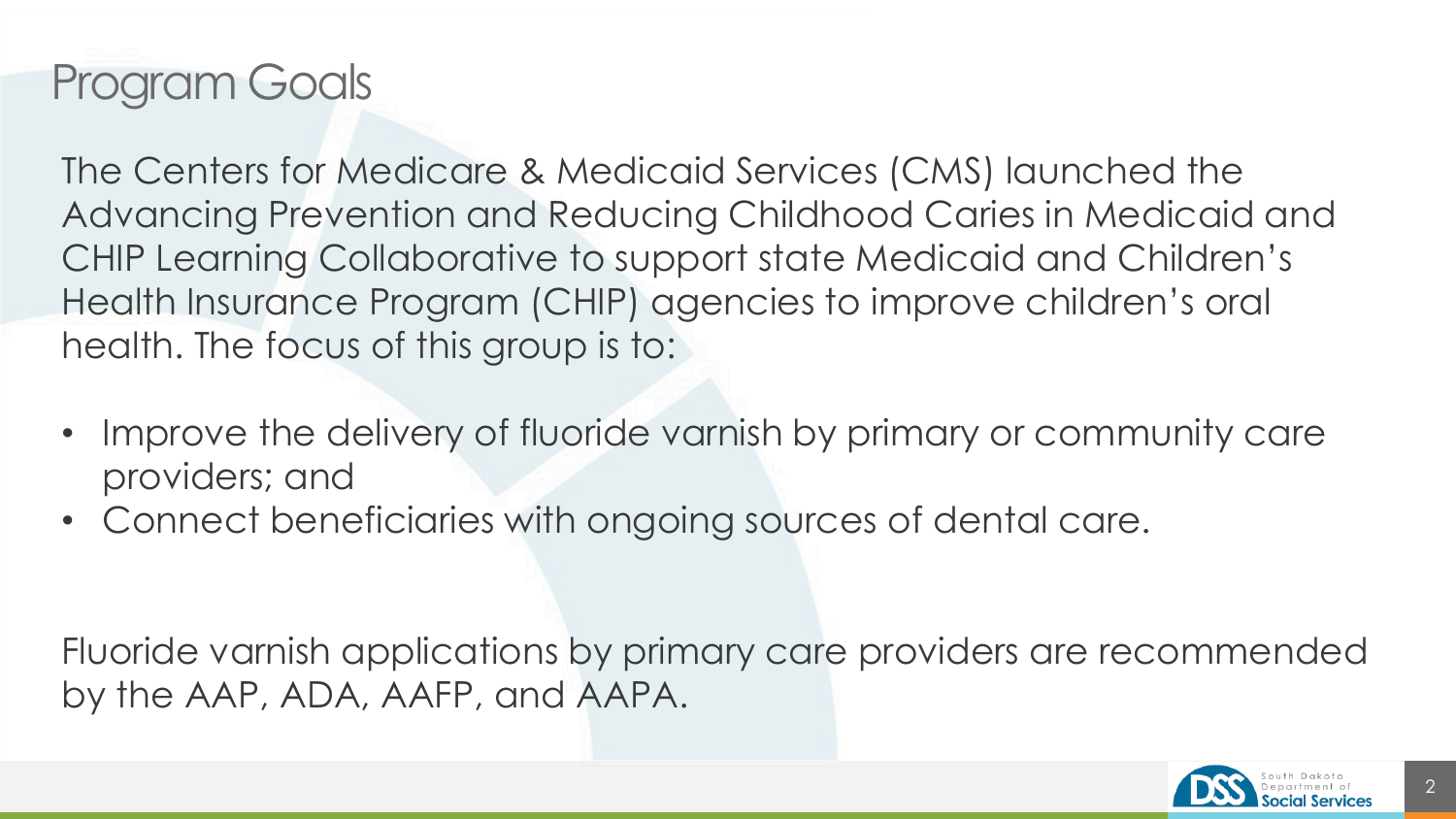## Learning Collaborative

•The Learning Collaborative consists of two parts: a three -part webinar series and an affinity group. The webinar series includes presentations from experts in the field as well as tools that states can use to drive improvement in children's oral health outcomes.

•14 states then take action on the concepts and tools introduced through the webinar series by participating in action -oriented affinity group designing and implementing quality improvement (QI) projects.



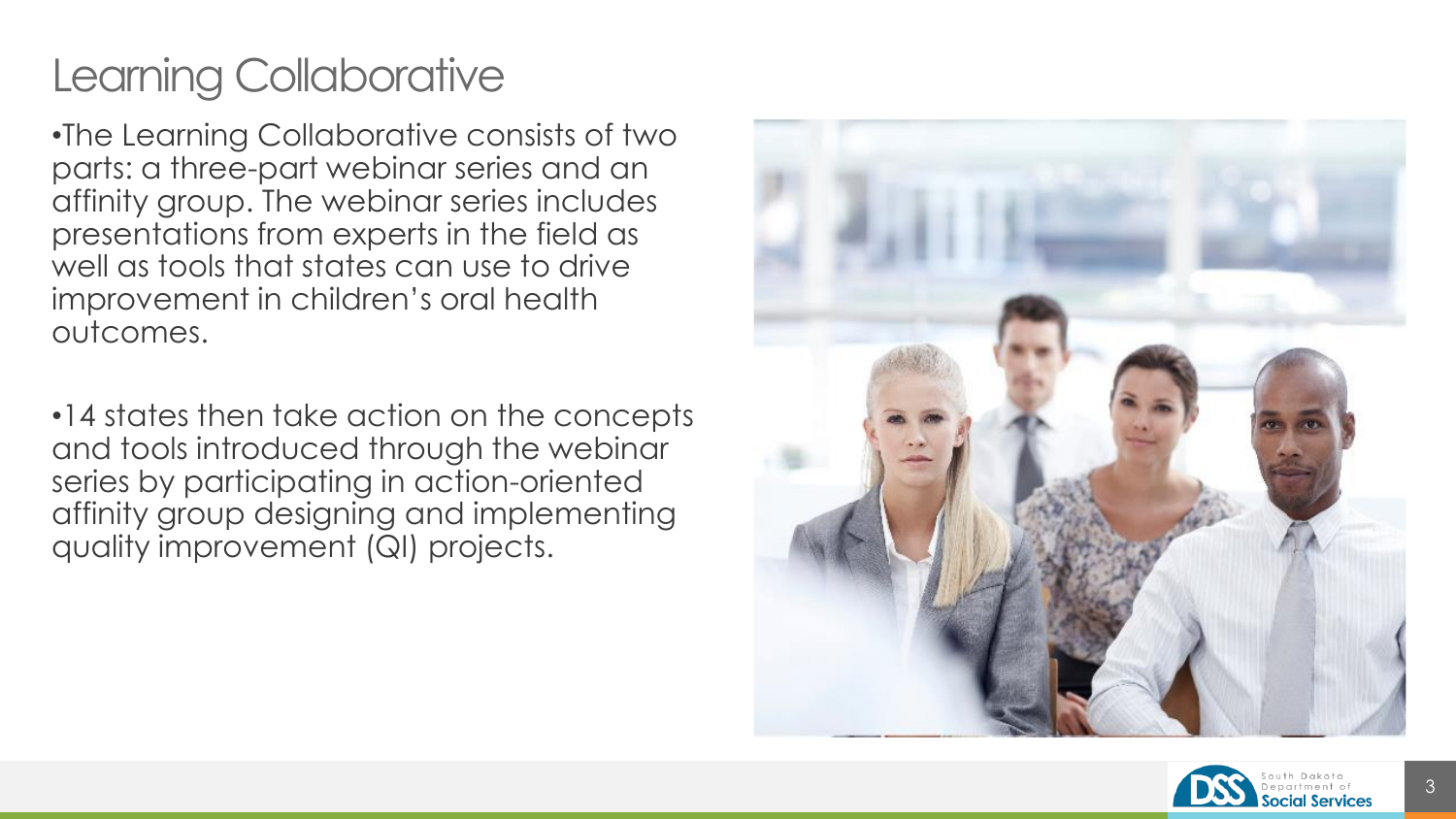### South Dakota AIM **Statement**

"The South Dakota Team intends to increase the number of fluoride varnish applications for children aged 1 through 5 years old by non -dental providers by 50%\* by June 30, 2023."



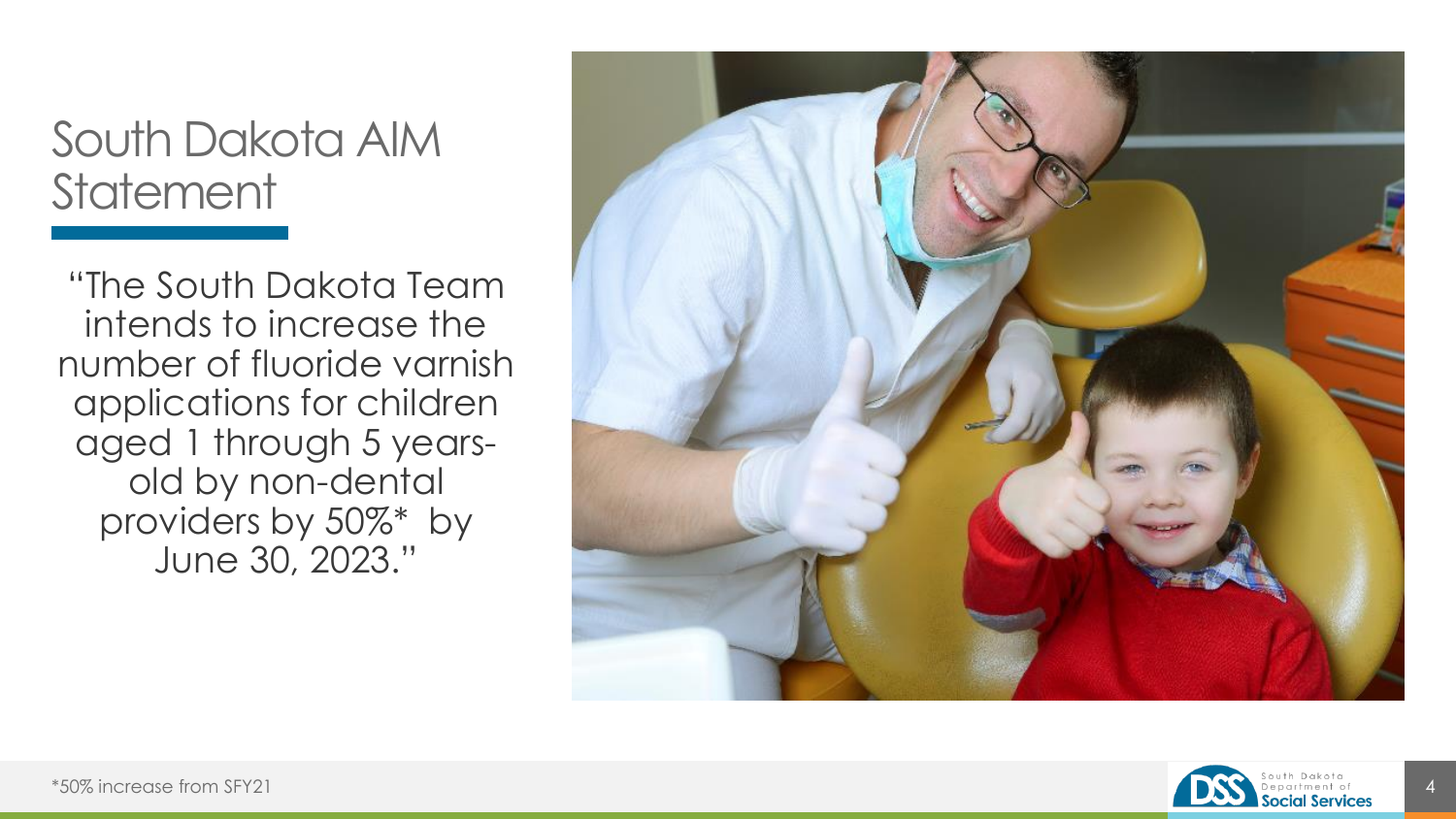## Affinity Group Accomplishments

South Dakota Group Accomplishments:

- Created and maintain fluoride varnish dashboard using PowerBI;
- Using data from the PowerBI, Delta Dental targeted outreach through letters and follow-up phone calls to high-volume clinics across the state (specifically the top 50 providers who provide well-child visits);
- Mailers were sent to providers in April on the importance of fluoride varnish; application and training available; and
- Delta Dental continues the Partners for Prevention Program for in-person fluoride varnish application training with medical providers.

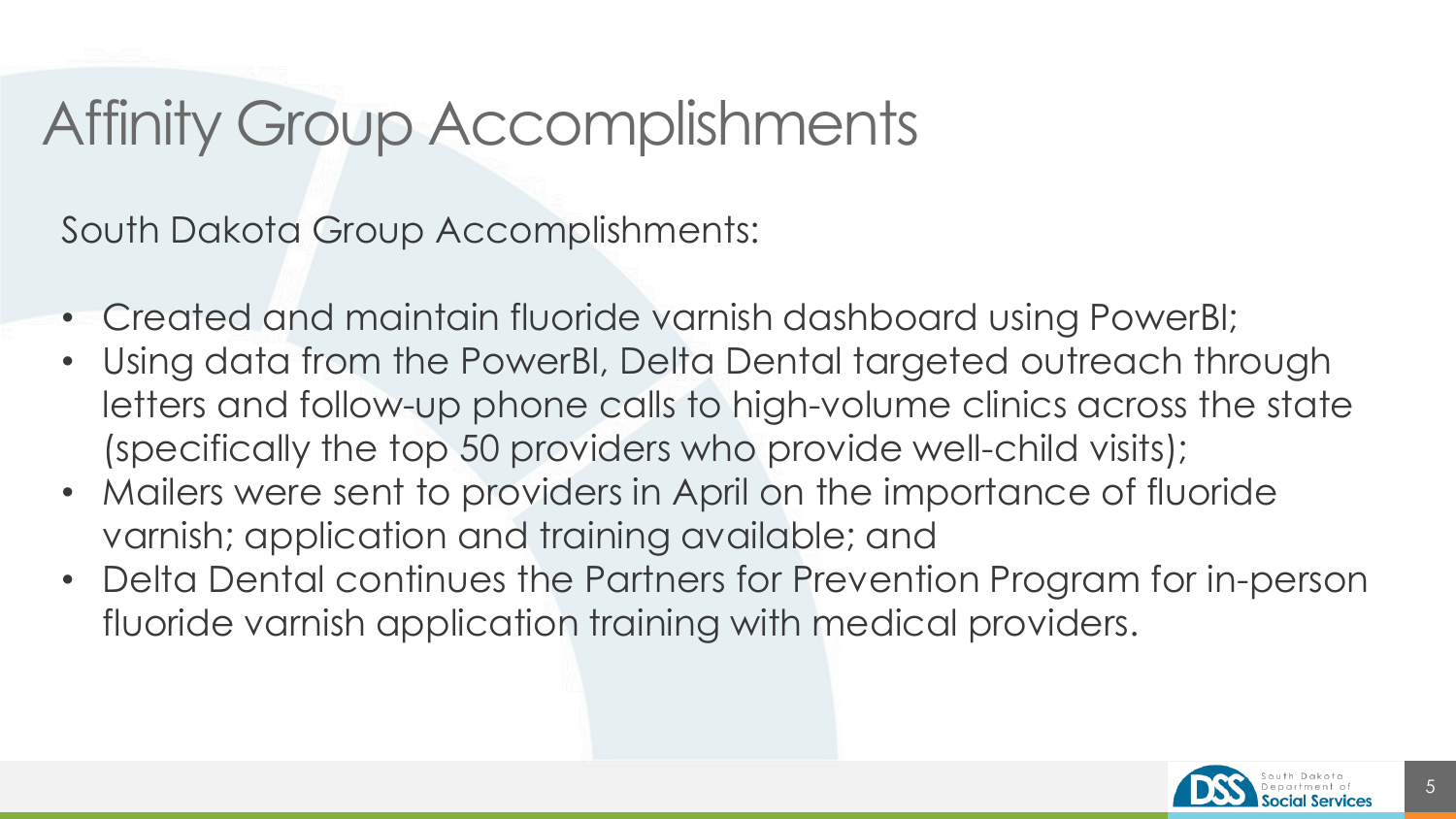# Partners for Prevention

The Delta Dental Partners for Prevention Program offers training and support tools to physicians, nurse practitioners, physician assistants and clinical staff on how to deliver preventive oral health services.

The program offers a free, one-hour Lunch and Learn training that is based on evidence-based research and provides:

- Hands on practice in applying fluoride varnish;
- Tips on providing risk assessments and oral health anticipatory guidance; and
- Free starter kit of fluoride varnish.

#### Accomplishments

- Since SFY 21
	- Trained 214 providers at 18 trainings across the state.
	- Trained 138 professional students at 6 trainings.

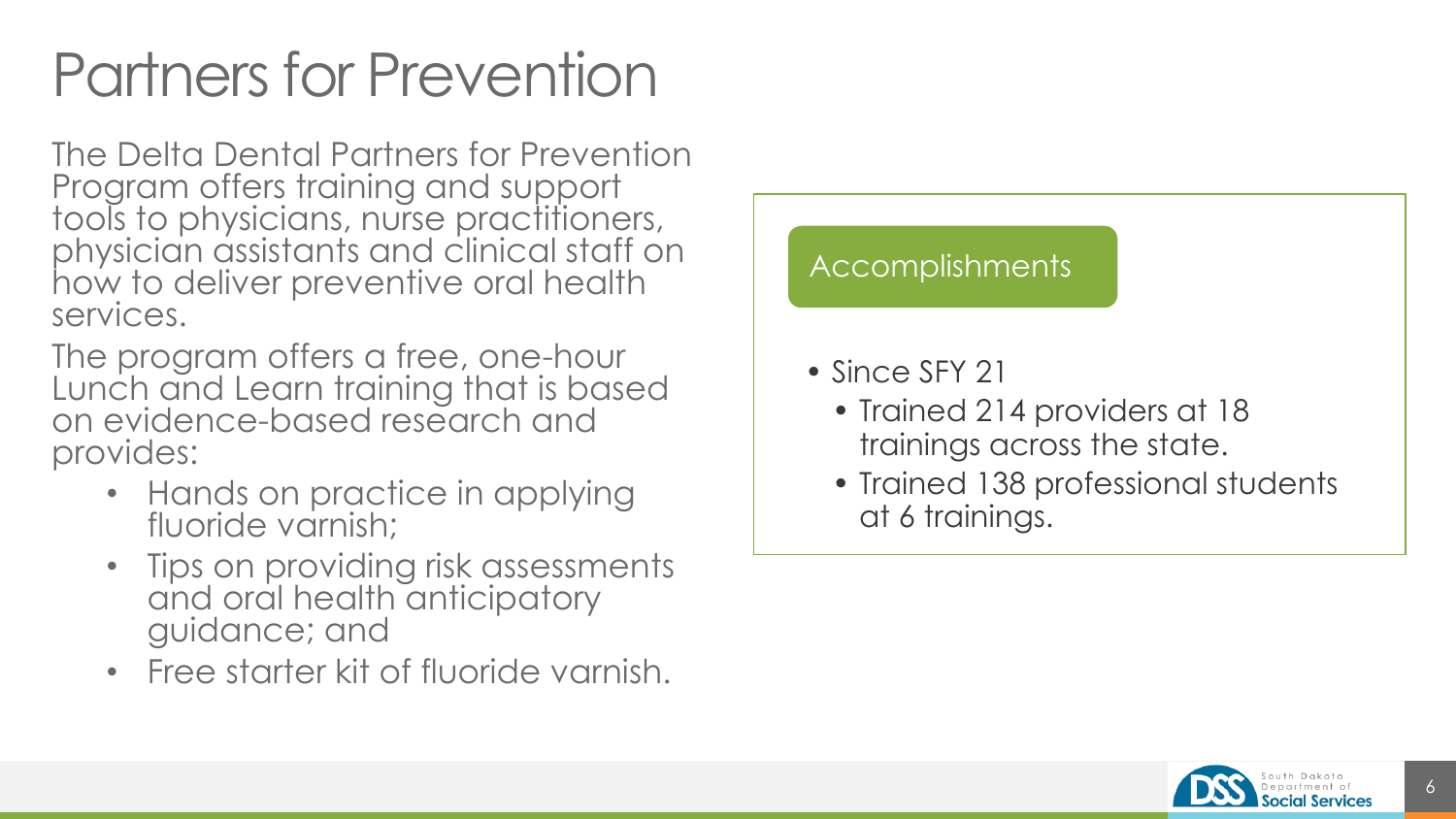## South Dakota Fluoride Varnish Data

- In state fiscal year 2017, the jumpstart of Partners for Prevention, 1,332 FV were applied by a medical provider.
- While numbers decreased during the pandemic, the numbers have increased and in state fiscal year 2021, 3,654 FV were applied by a medical provider.
- The Affinity Group is specifically looking at the number of well-child visits compared to number of FV applications.
- Currently for FY22, 18% of children age 1-5 that had a well-child visit also had FV application.